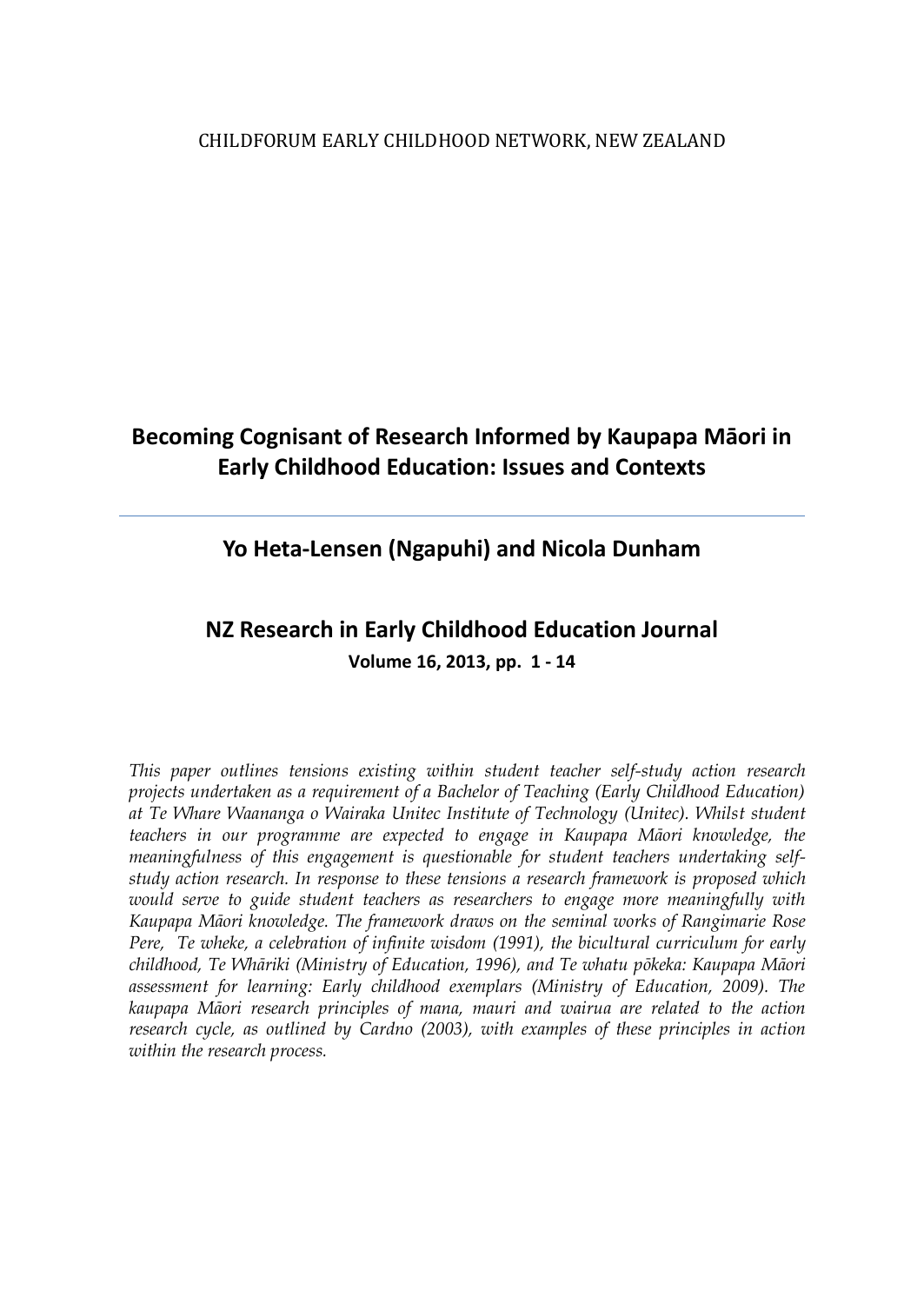# **Becoming Cognisant of Research Informed by Kaupapa Māori in Early Childhood Education: Issues and Contexts**

**Yo Heta-Lensen (Ngapuhi) and Nicola Dunham** Te Whare Waananga o Wairaka Unitec Institute of Technology

## **Abstract**

*This paper outlines tensions existing within student teacher self-study action research projects undertaken as a requirement of a Bachelor of Teaching (Early Childhood Education) at Te Whare Waananga o Wairaka Unitec Institute of Technology (Unitec). Whilst student teachers in our programme are expected to engage in Kaupapa Māori knowledge, the meaningfulness of this engagement is questionable for student teachers undertaking self-study action research. In response to these tensions a research framework is proposed which would serve to guide student teachers as researchers to engage more meaningfully with Kaupapa Māori knowledge. The framework draws on the seminal works of Rangimarie Rose Pere, Te Wheke, a celebration of infinite wisdom (1991), the bicultural curriculum for early childhood, Te Whāriki (Ministry of Education, 1996), and Te whatu pōkeka: Kaupapa Māori assessment for learning: Early childhood exemplars (Ministry of Education, 2009). The kaupapa Māori research principles of mana, mauri and wairua are related to the action research cycle, as outlined by Cardno (2003), with examples of these principles in action within the research process.* 

Key words: Kaupapa Māori knowledge; student teacher as researcher; action research; mana; mauri; wairua.

### **Introduction**

The aim of this paper is to highlight the challenges faced in the meaningful incorporation of Kaupapa Māori principles and values (L. Smith, 1999) within student teacher research projects. The paper begins with an overview of the place of Kaupapa Māori within early childhood education (ECE), leading into a detailed account of the situation within a Bachelor of Teaching (Early Childhood Education) (BTchgECE) programme, and student self-study action research projects. Potential ways of overcoming the challenges faced in the meaningful incorporation of Kaupapa Māori research related principles and values will be presented. It is hoped that this paper will provide a launching point for on-going critical dialogue into the development of research methodologies suited to the bi-cultural field of early childhood education.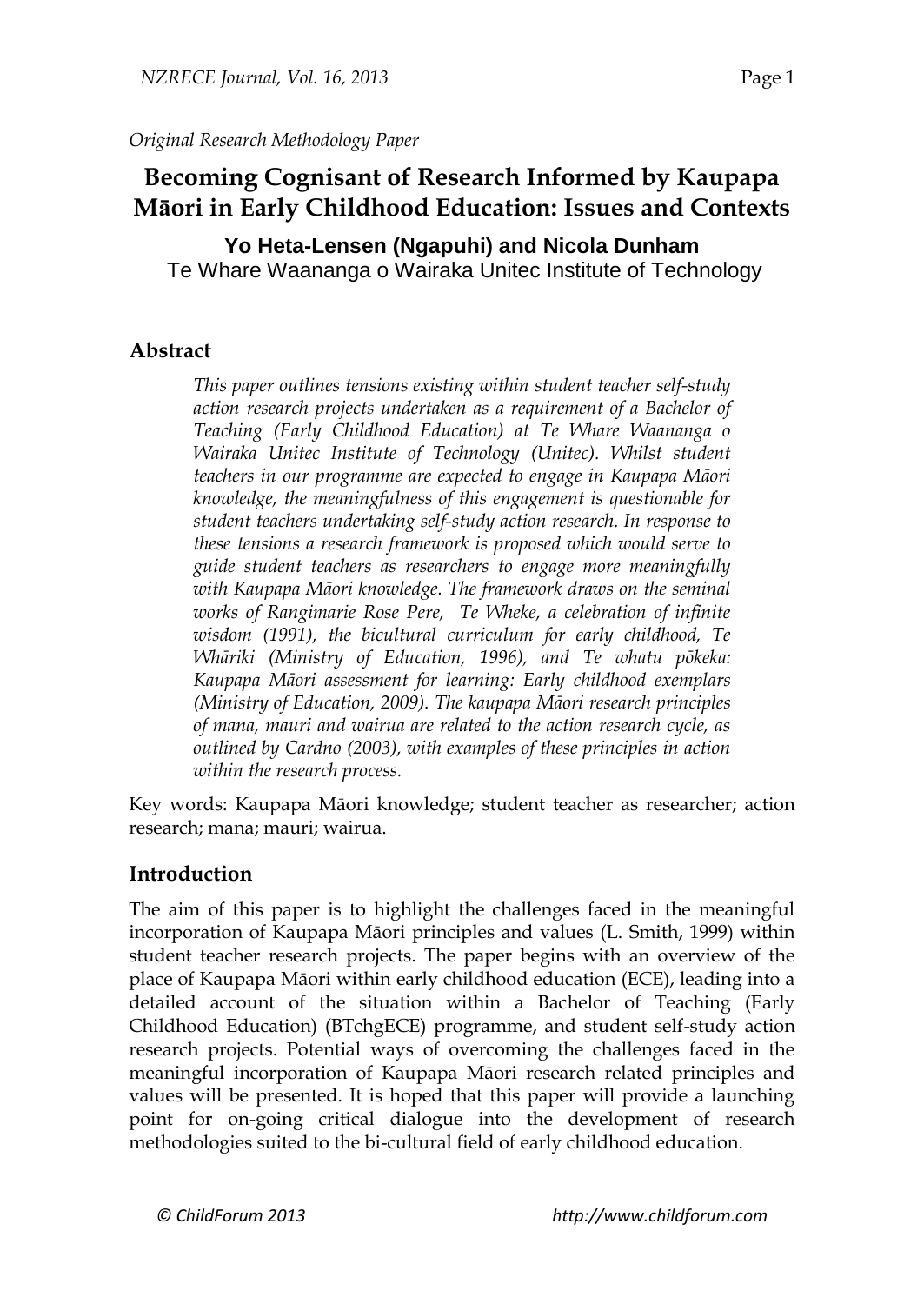## **Kaupapa Māori and early childhood teacher education**

In Aotearoa the curriculum document that informs teachers' work in ECE, *Te Whāriki: He whāriki mātauranga mō ngā mokopuna o Aotearoa* (Ministry of Education, 1996), is underpinned and informed by tikanga Māori (Māori customary values and practices). In 2009 *Te whatu pōkeka: Kaupapa Māori assessment for learning: Early childhood exemplars* (Ministry of Education, 2009) was introduced, breathing life in to the principles and strands that are embedded in *Te Whāriki*. Thus it can be seen that, by default teachers in the field of early childhood education are necessarily engaging in Māori knowledge. Therefore they need to be cognisant of this when undertaking research within the context of early childhood education.

Students in the BTchgECE programme at Unitec are required to engage with Kaupapa Māori research principles and values, which are considered by the programme to be essential to research integrity undertaken within the context of ECE in Aotearoa New Zealand. A challenge to meaningful engagement is the lack of clarity and consensus amongst students and teacher educators regarding which principles and values best uphold integrity within student teacher research projects. The depth of understanding that student teachers should have about Kaupapa Māori research principles and values, in order to make it meaningful constitutes a research tension (Pihama, 2001.)

#### **Context of student teacher research**

Within our programme, the BTchgECE at Unitec, students in the final year of study are required to undertake an action research project with a self-study focus. The overall aim of the research paper is for students to cast a critical gaze over an area of their own teaching practice, in order to improve a specific aspect of their practice. The research is situated within the student's teaching practice in their home based work-experience centres, where they complete a minimum of 12 hours per week teaching practice. This research paper is delivered over two semesters during which time students also undertake a number of other papers and alongside these complete a five week practicum where they are away from their home centres.

At present the student teachers are required to use an action research methodology based on the model developed by Cardno (2003) consisting of three phases: reconnaissance, intervention and evaluation. The action research methodology enables student teachers to hone in on a specific area of their own practice and, in the process of gathering data about their teaching practice from the perspective of others, develop an intervention plan to bring about change informed by literature and relevant professional documentation. The final phase of the action research process involves the gathering of further data to seek a formal measure of the effectiveness of the changes made within the student teachers' practice. Data at this final evaluation phase is sought from the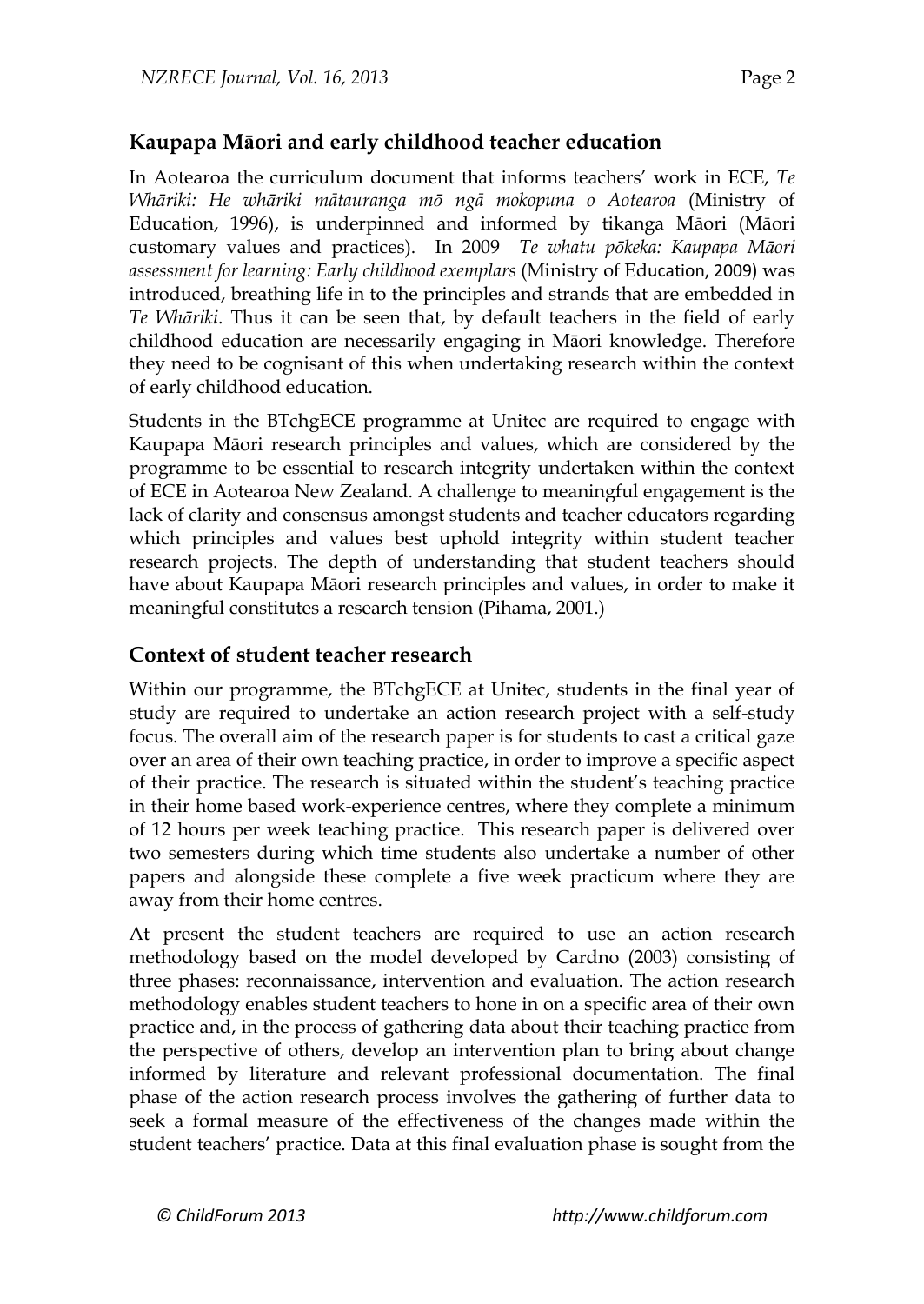perspectives of others, and is related back to relevant literature and documentation pertinent to early childhood teaching.

### **Tensions within student teacher research**

The research process is fraught with tension at various levels in the meaningful incorporation of Kaupapa Māori principles and values within practitioner focused research: the methodological level; the level of the research context; and the level of researcher.

#### *Methodological tensions*

Tensions at the methodological level relate to the following issues. Initial consideration goes to addressing the issue of which kaupapa Māori principles and values should be incorporated in practitioner self-study research and why. Whilst there are the principles of whakamana, ngā hononga, whānau tangata, and kotahitanga within *Te Whāriki* (Ministry of Education, 1996) that are significant to the role of early childhood teaching practices, they are not aligned with the action research methodology required for the student teachers selfstudy projects. This article explores Kaupapa Māori principles and values which align with the phases of an action research processes involving articulation of current knowledge of practice, identification of better practices and the evaluation of such new practices for all involved.

A subsequent methodological challenge becomes that of knowing, and more importantly the depth of knowing required for students to meaningfully engage with Kaupapa Māori research principles and values, as highlighted by Ritchie & Rau (2008). In the research context the challenge becomes one of engaging in epistemological critique of relevance within the research process as an actualised experience, rather than a mere theoretical exercise. As such it is claimed that:

This requires teachers to shift from their traditional role of expert and become collaborators alongside children. In this paradigm, collaboration with whanau/parents extends throughout the entire early childhood programme and includes a willingness to incorporate different world views into everyday knowledge and practice. (Ritchie & Rau, 2008, p. 4)

Epistemological critique involves a theoretical consideration of Kaupapa Māori and ECE research, as well as critique of the actual research process as a lived experience. The incorporation of Kaupapa Māori values and principles that are already familiar to the student teacher enables this process.

A challenge to meaningful incorporation of Kaupapa Māori research principles and values is also associated with the context of student teacher research as an assessment activity. The assessment framework plays a determining role in terms of research scope, research methodology (associated also with ethical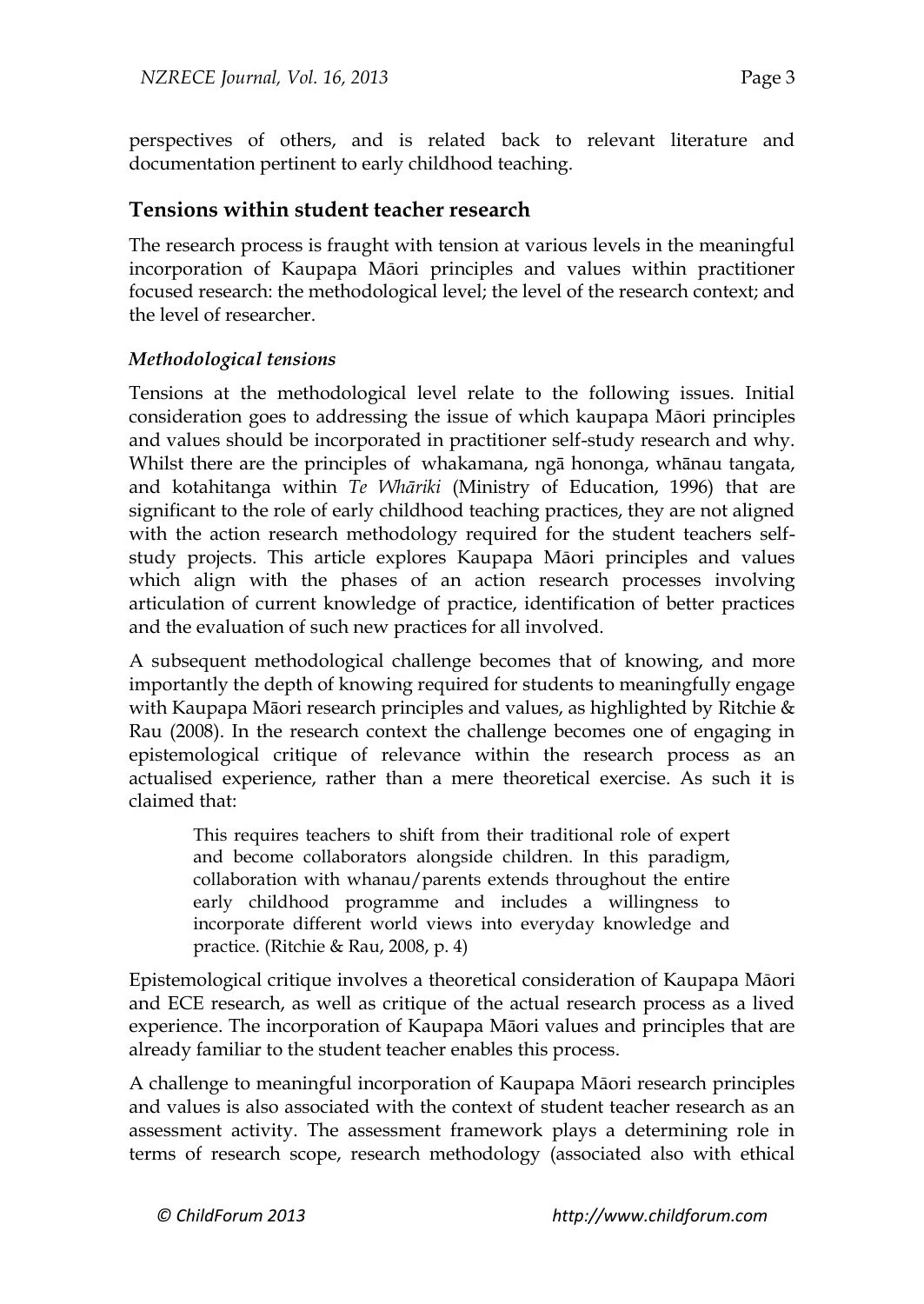approvals), time-frames for the phases of the action research cycle and the reporting of research findings. The framework proposed in Kaupapa Māori research (Pihama, 2001; L. Smith, 1999) requires more extensive commitment than the student teacher as researcher is able to provide due to the pressure from assessment and programme time-frames, and the depth of understanding required of Kaupapa Māori concepts. Identifying appropriate principles and values in keeping with the wider research process has the potential to enable students to engage more deeply and meaningfully with Kaupapa Māori, and in turn engage in more effective and sustainable practitioner research.

#### *Contextual tensions*

In this instance student teacher self-study action research projects are undertaken in early childhood centres where the student teacher undertakes weekly term based teaching practice as part of the field-based BTchgECE credential process. With the introduction of practitioner research the work context also becomes a research context. As research context it is observed that the student teachers experience tensions relating to the balancing of the responsibilities and relationships held as student, teacher, research participant and researcher.

The practitioner research process involves a time of intense self-focus, with the student teacher directing not only their own gaze but that of colleagues and sometimes parents onto their own personal teaching practices as an emerging teacher (Cochran-Smith, Barnatt, Friedman, & Pine, 2009). The research process involves the collection of formal research data, with participation typically being sought from teaching colleagues and occasionally children's caregiver's. Research data is therefore normally gathered during the teaching day. Time as well as role becomes a point of tension for those involved, when the student's need to meet assessment criteria associated with the research project impact on the demands of the teaching day and responsibilities therein. Time to provide data, for instance in the form of observations, questionnaires, group or individual interviews, can cause tension when colleagues are asked to take on dual roles as teacher and research participant at any one time. A further associated challenge is that of connecting the realities of practitioner research with the desired principles and values which uphold research integrity in terms of participant confidentiality, anonymity, reliability of data and the on-going relationships between researcher, colleagues and parents.

Despite the self-review processes required for teachers within ECE (Cochran-Smith et al., 2009) the obligation to undertake actual research is only placed on the student teacher during the credentialing process. As self-study action research is first and foremost about casting a critical gaze over one's personal teaching practice (Cardno, 2003; Sandretto, 2009). This process has the additional impact of extending the critical gaze to the research context of the early childhood centre. The culture of every centre is open to wide spread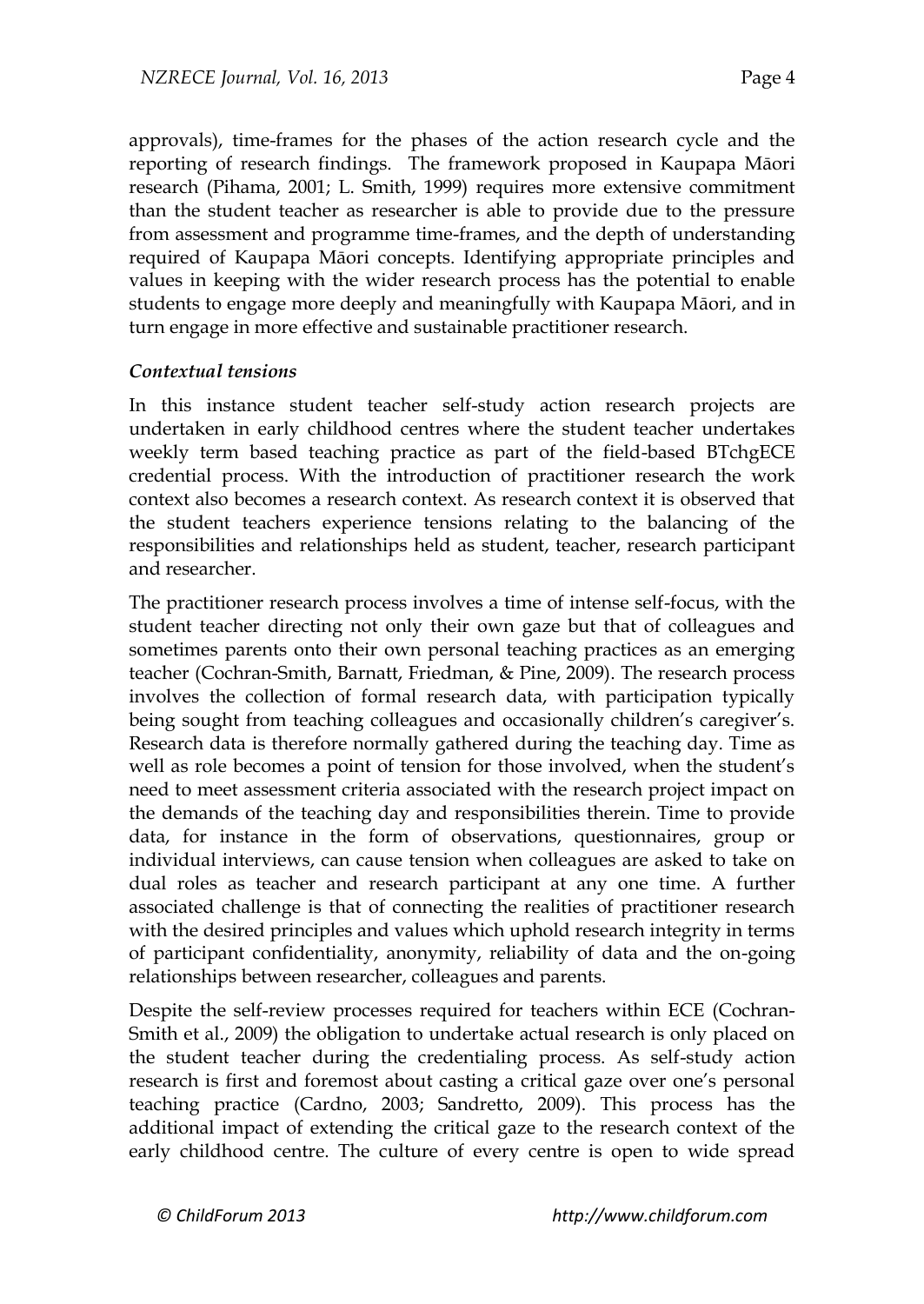variation. As such, the alignment of the critical gaze of the student teacher in their role as researcher may act to unveil centre practices which may be far from the desired. The research process becomes one of creating vulnerabilities as well as desired potential growth, with research processes potentially acting to empower or disempower those in its wake. The application of the Māori

principles of mana, mauri, and wairua maintain care, uphold integrity and dignity of the research itself, the researcher herself or himself, the participants and the research site could enable the student teacher as researcher to mediate and manage these tensions.

### *Researcher tensions*

So far tensions associated with student teacher action research projects have been considered in terms of methodology and context. The final area of tension to be discussed within this paper is that of researcher tensions. These are tensions experienced specifically by student teachers as they take on the role of researcher. For some students the initial challenge becomes that of looking inward, of casting the critical gaze over the self. For some this is about being self-analytical, for others it is about assumptions underlying quality research in general.

Being self-analytical is embedded within the reflective features of teacher education and even the self-review processes required of early childhood centres. The self-study action research process however, requires that students engage more deeply with self-critique. Students are also required to engage in the gathering of perspectives and feedback from others, as opposed to critiquing the practice of colleagues or centre routines, thus limiting otheringeffects (Eikeland, 2006). This self-critique opens up the student teacher as researcher in terms of being responsive to the feedback from others, whilst also validating their teaching practices in terms of identifying and putting into action suitable plans for change. Through self-study action research the student teacher as researcher is positioned reflexively in examining their own practice from a new theoretical perspective (Edwards, 2010). As teaching practices within ECE are required to align with the bi-cultural framework of *Te Wh*ā*riki* (Ministry of Education, 1996) the student, as previously argued is required to be responsive to Kaupapa Māori forms of knowledge as they develop their intervention phase strategies, but it is unclear what this knowledge should consist of and consequently is at risk of misrepresentation and or tokenistic efforts (G. Smith, 2012).

Further tension exists when the desire to achieve high grades overtakes the intended action research outcome of meaningful change to teaching practice. This is associated with topic selection and the aspect of their teaching practice that student teachers seek to improve. Tension between issues of high grades and research outcome relates as much to professional integrity as it does to methodological matters. It is acknowledged that learning to become a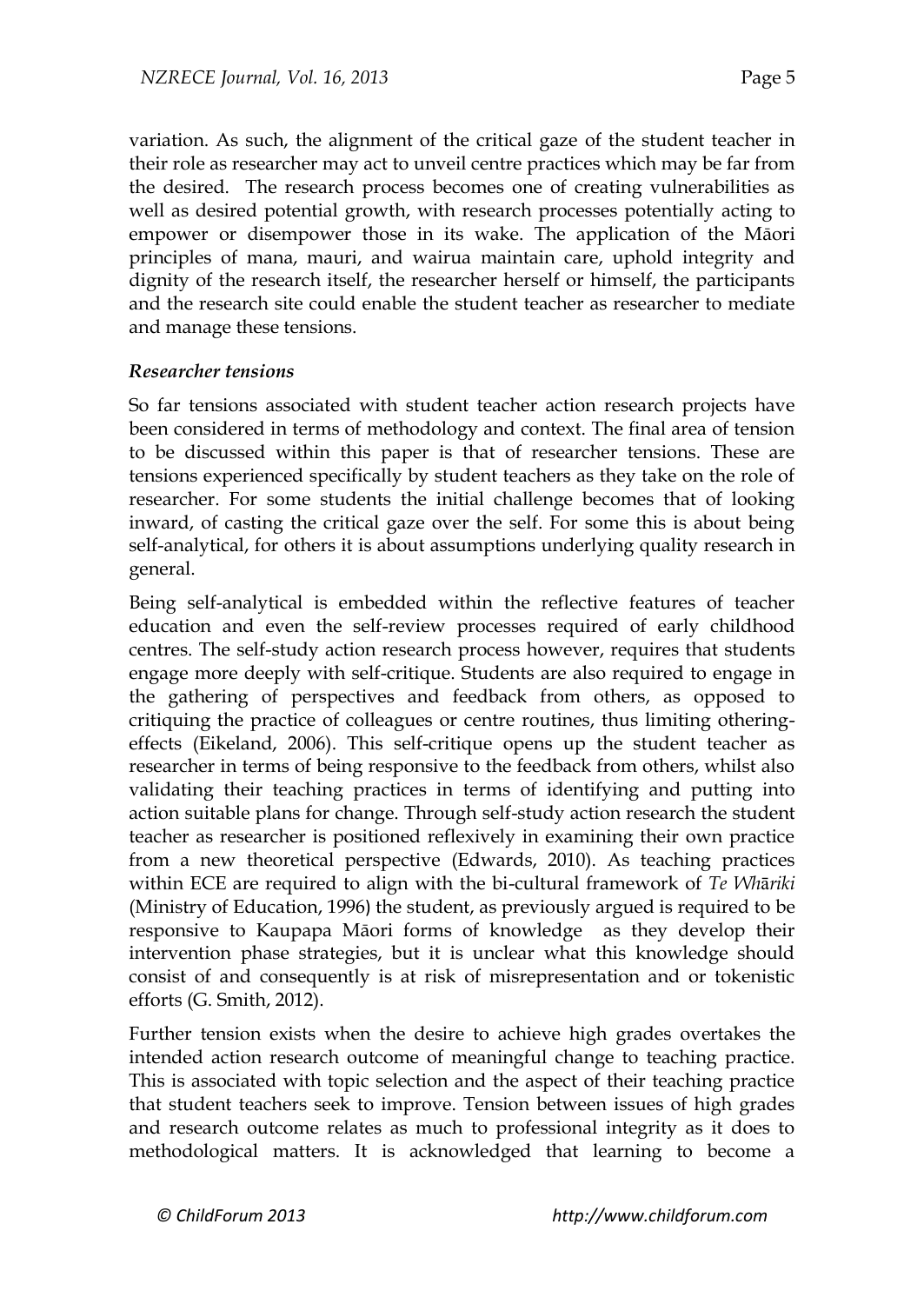researcher is a pursuit that involves a range of emotions, raises a range of issues both personal and professional, and requires a range of skills that are not learned immediately. It is perhaps questionable whether or not it is possible to address the range of tensions outlined associated with self-efficacy, through a methodological approach to research. However, Rangimarie Rose Pere through her internationally acclaimed work, *Te wheke, a celebration of infinite wisdom*  (Pere, 1991, 1997), has shown over and over that understanding and ascribing to the dimensions encompassed in her model of human consciousness is key to unlocking the potential that exists in each person (Pere, 2009). The inclusion of a set of Kaupapa Māori principles could enhance the self-awareness of the student teacher as researcher, which is a key goal of the action research projects. As well, it provides a lens for engaging in realities and perceptions of children and whanau in the centre, and honouring the position of the centre whilst maintaining academic and research integrity and rigour.

As teaching practices within ECE are required to align with the bi-cultural framework of *Te Whāriki*, the student, as previously argued is required to be responsive to Kaupapa Māori forms of knowledge (Rameka & Walker, 2012) as they develop their intervention phase strategies. But it is unclear as to what this knowledge should consist of or look like. This knowledge is intended to support the integrity of the research in terms of the action research cycle, and at present is not easily and meaningfully visible for students within current action research frameworks. The Māori principles of mana, mauri and wairua as outlined in *Te wheke* (Pere, 1997) are familiar to students as they are also essential principles and values embedded in other key early childhood documents such as *Te Whāriki* (Ministry of Education, 1996) the early childhood curriculum document and *Te Whatu Pōkeka* (Ministry of Education, 2009).

## **A way forward**

The following approach has been proposed to address the fore mentioned tensions associated with student teachers as researchers undertaking self-study action research projects. The response begins with an outline of kaupapa Māori research, moving on to explore how *Te Whāriki* (Ministry of Education, 1996) with *Te Whatu Pōkeka* (Ministry of Education, 2009), can be used to inform the action research process for student teachers as researchers within the ECE sector.

#### *Kaupapa Māori research*

There are always going to be varying arguments about what Kaupapa Māori research is, who should conduct it, for whom is it appropriate and even in which language it should be conducted (L. Smith, 1999). There are also somewhat misinformed views from critics of Kaupapa Māori research concerned that it is not impartial, nor is it objective and may result in epistemological and methodological favouritism (Marie & Haig, 2006).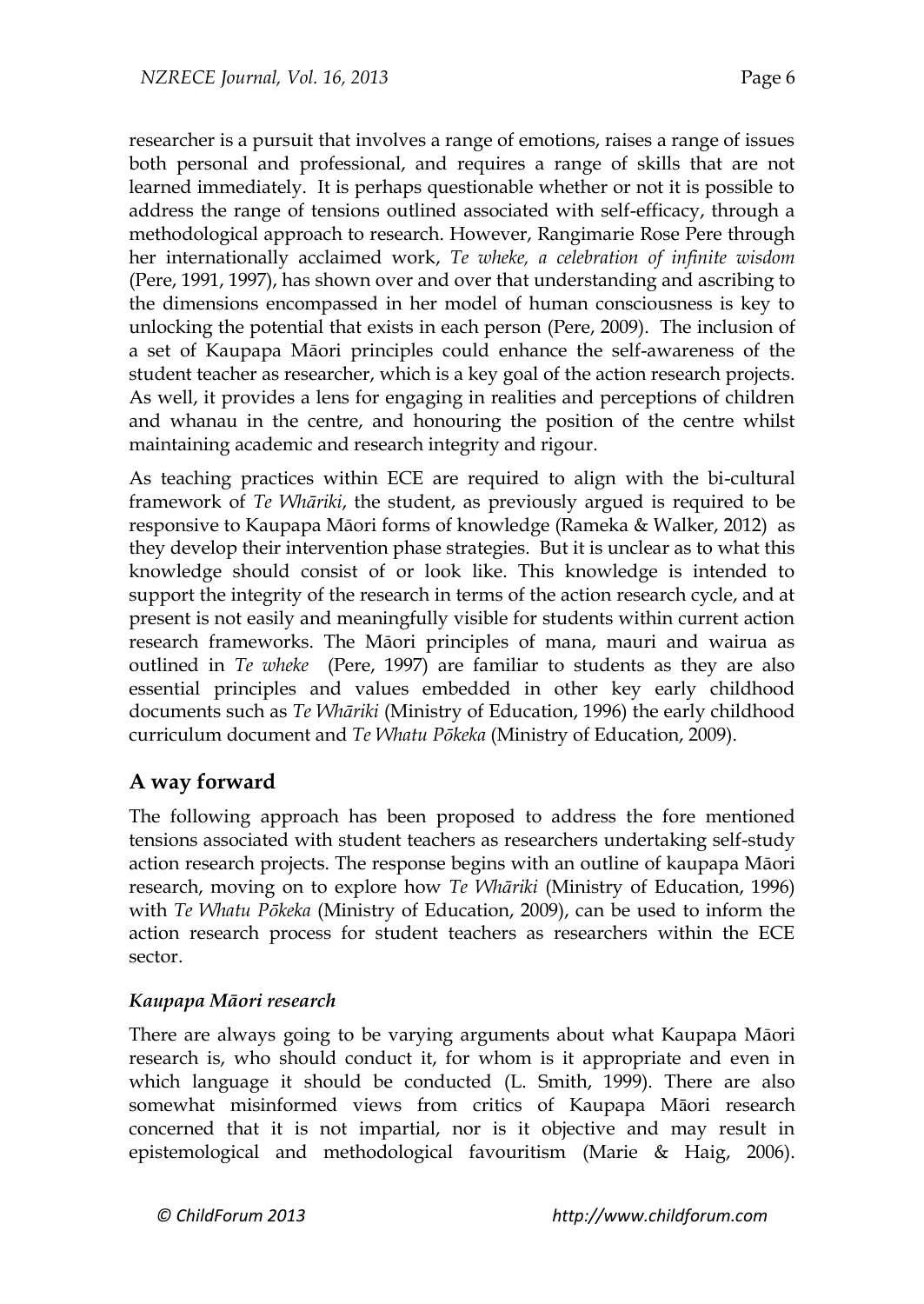Furthermore, a critique of action research methodologies may or may not highlight research juxtapositions. However, Linda Tuhiwai Smith's (1999) view that Kaupapa Māori is an approach to conducting research that informs, guides and protects the research, the researcher and the researched whatever the methodology being undertaken resonates best with the ECE bi-cultural framework. Russell Bishop and Ted Glynn (Bishop & Glynn, 1999) state that non-Māori have an ethical responsibility to undertake research based on the principles of partnership, participation and protection that emerged from *Te Tiriti o Waitangi*. Since students working in ECE must engage in Māori knowledge, they should be informed by a research methodology that includes Māori knowledge.

All research has an ethical duty of care. Research within ECE contexts involves particular consideration given the vulnerability of infants and young children, thus the protection of all infants and young children is paramount to meeting ethical codes of conduct. Kaupapa Māori research requires manaakitanga (or care and protection) at the level of the research, the researcher *and* the researched (L. Smith, 1999). There are some striking similarities between early childhood focussed research and Kaupapa Māori research, in terms of ensuring the protection, rights and sensitivities of the researched. Ngahuia Te Awekotuku created a research framework which identified the responsibilities researchers have when working with Māori (L. Smith, 1999). The framework constitutes a set of ethical principles aimed at respect for and protection of the rights and interests of the researched. These have come to be seen as the guiding principles for Māori researchers. Linda Tuhiwai Smith's ground breaking book *Decolonising methodologies: Research and indigenous people* (L. Smith, 1999) advances knowledge of Kaupapa Māori research and outlines how Te Awekotuku's framework is prescribed for Māori in cultural terms that demonstrates and legitimates Māori ways of being, knowing and doing.

However a challenge remains in terms of what is required before a beginning researcher, often with limited prior knowledge of te reo me ngā tikanga Māori (Māori language and customary practices) can meaningfully apply Kaupapa Māori approaches within their own research. This puts further pressure on research required by student teachers in terms of time-frames, research integrity, and the preparedness of student teachers to engage in Māori knowledge.

#### *Weaving Te Whāriki with Te Whatu Pōkeka*

In 2009 the Ministry of Education launched the first Kaupapa Māori assessment document for ECE, *Te Whatu Pōkeka .* The writing team, headed by Rita Walker and Tony Walker made a critical contribution to further weaving tikanga Māori through the principles and strands of *Te Whāriki.* The key concepts emerging from *Te Whatu Pōkeka* include scope for teachers to reflect on and assess how their involvement in the learning process has supported essential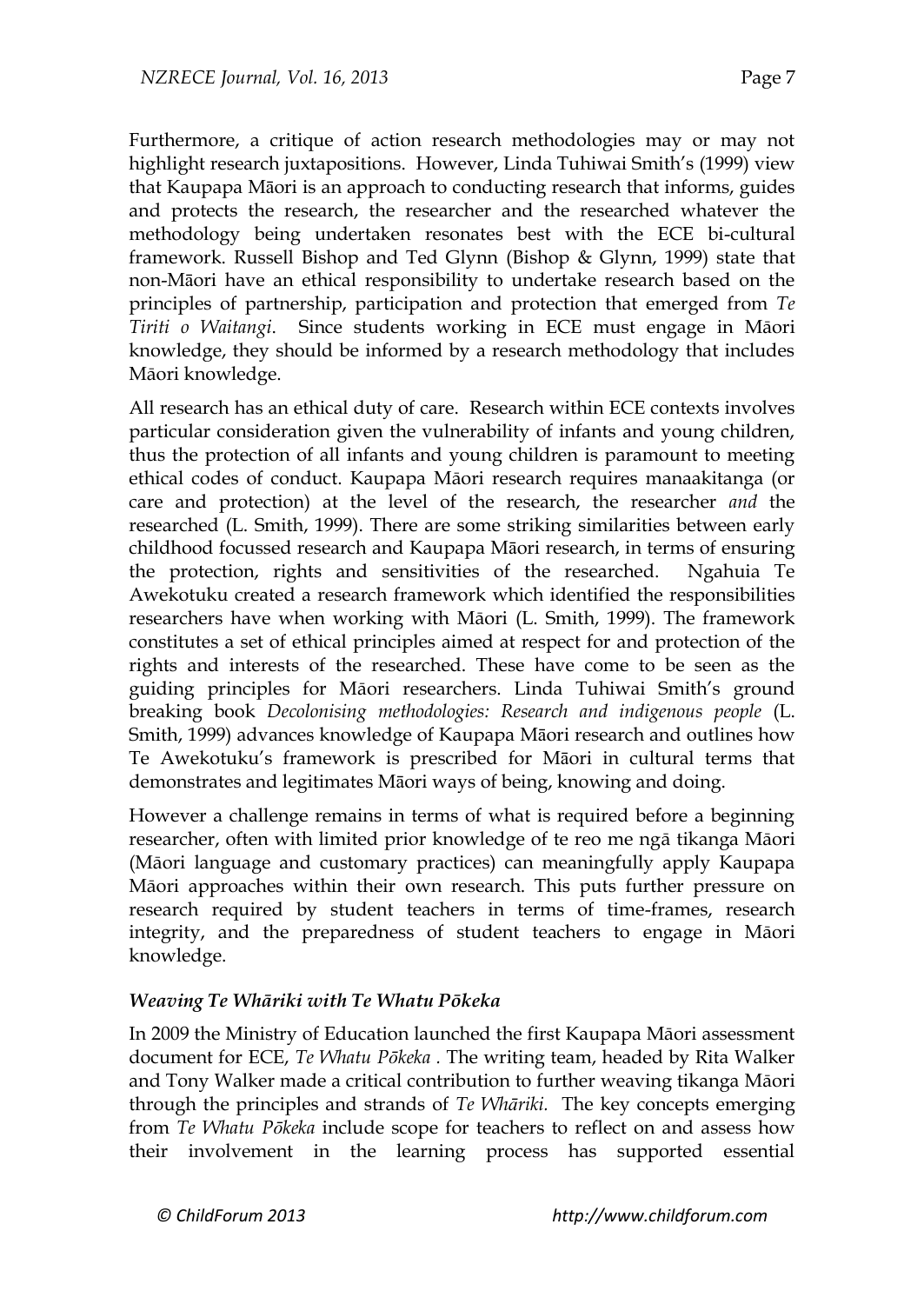characteristics, indicative of ways of being in children (ngā āhuatanga o te tamaiti). They are outlined by Rita Walker (2008, p. 7) as:

- Te wairua o te tamaiti: The child as an emotional being.
- He mana tō te tamaiti: The child has potential and power.
- He mauri tangata: The child as an energetic life force.

Wairua, mana and mauri are characteristics considered to be amongst the essential dimensions of healthy development (Pere, 1997). They form the basis of the human person. Over the course of three years student teachers in the BTchgECE programme at Unitec are introduced to and familiarised with these characteristics and other related tikanga through the early childhood curriculum *Te Whāriki* (Ministry of Education, 1996). This curriculum document is claimed to be the first bi-cultural curriculum document in Aotearoa. It has been informed by Kaupapa Māori and strongly influenced by the work of the great social scientist and world renowned Māori theorist Rangimarie Rose Turuki Pere (1991, 2009) as well as Mason Durie's (1985) model of healthy development, *Te whare tapa wha*. The Aotearoa / New Zealand early childhood sector itself is upheld as having an internationally unique approach, partly due to the fact that it has a bi-cultural curriculum (McLachlan, 2011). Teacher education programmes therefore have a key role to play in preparing and producing teachers with strong bi-cultural practices to implement kaupapa Māori appropriately in their teaching practice. In our own programme it is expected that by the time students undertake research they will have a sound grounding in the principles and strands of *Te Whāriki* (Ministry of Education, 1996) which is comprised of an interwoven set of principles and strands. When viewed closely and understood deeply, the principles and strands can be seen to uphold te mana, te mauri, te wairua o te tamaiti. This will be discussed further in the following section.

### *Foundational understanding of mana, mauri and wairua*

Within kaupapa Māori children are acknowledged as heirs to several attributes including mana, mauri and wairua which are fundamental to their social, emotional and spiritual development (Mead, 2003). Whilst by no means comprehensive, this initial brief over view of each of these principles will demonstrate how mana, mauri and wairua can guide the research and the researcher within the ECE context.

Taha wairua or the spritual dimension is considered to be inseparable from taha tinana, the physical dimension (Pere, 1997). Wairua is concerned with, but not limited to the spirit of a person, and also involves the energies and essences of the physical world. In ECE children are recognised as being spiritual beings (Ministry of Education, 1996). Each culture, and every person and child has their own unique way of responding to spirituality (Pere, 1997). Wairua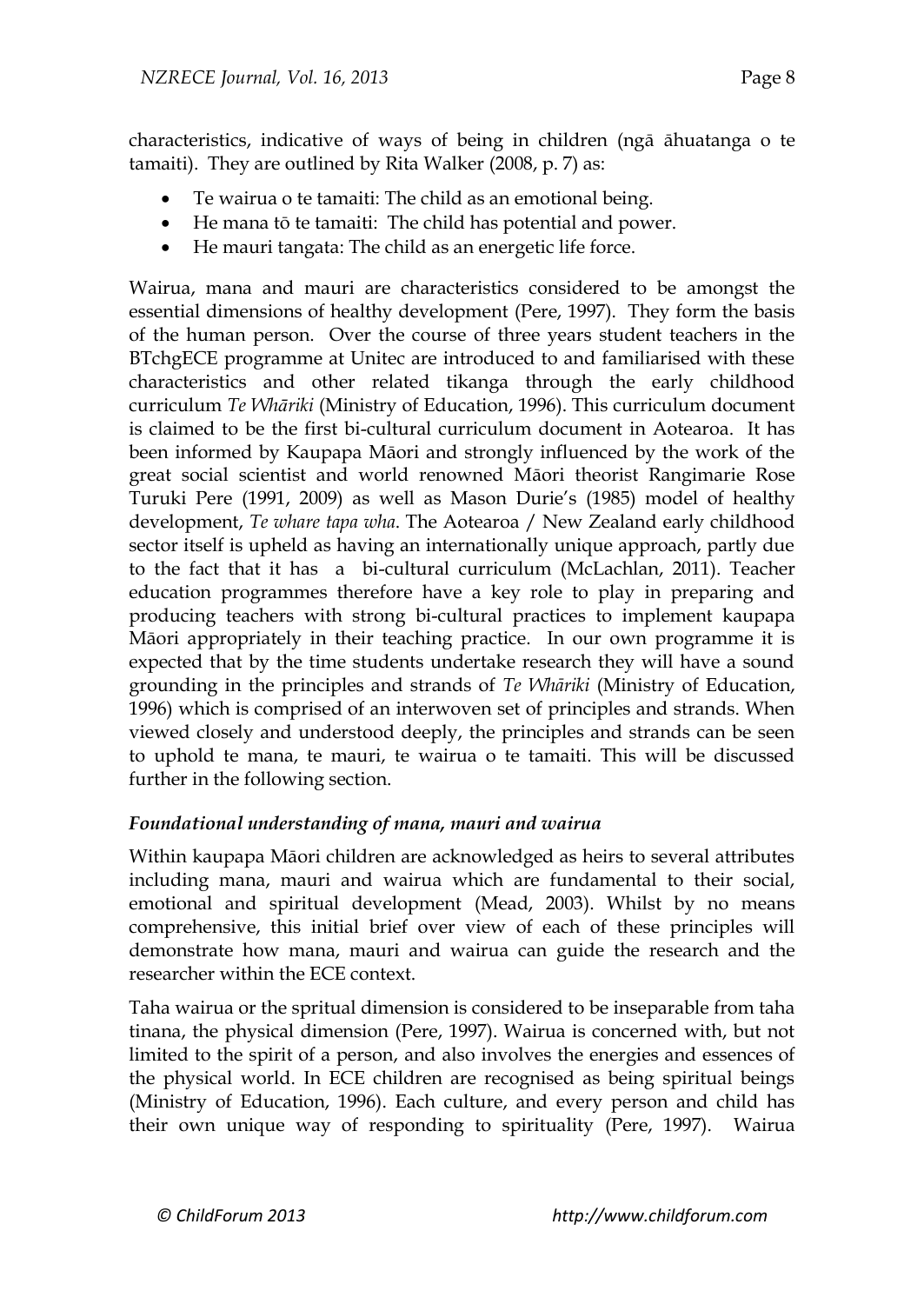denotes the sanctity and unique intuitive intelligences that children are born with and are tuned in to (Walker, 2008).

Mauri according to Pere (1994) represents the life principle that protects energy, vitality and fruitfulness of people, lands, forests, buildings and so on. It concerns, but is not limited to human wellbeing, to a person's sense of self and how respected and accepted they may feel. Related to mauri is the principle of Tangata mauri, which deals with the essence of an organisation and the politics of the society in which a group operates (Pere, 1994, 1997). The mauri of a group is affected by decisions made. Similarly the mauri of the individual is affected by how they are challenged and are required to defend decisions made. According to Pere (1991), society is complex and children need insight in to how societies rule and govern. The whanau unit is the place where they may receive this insight. Perhaps involving whanau in research by sharing the topic under investigation, and journeying together in a meaningful and sustained dialogue (Bishop & Glynn, 1999) will provide children and whanau with the capacity to have that insight as definers of their destiny.

Mana is explained by Rangimarie Rose Pere as divine right, influence and prestige (Pere, 1997). Pere (1994) points out that mana is a complex concept that includes vested and acquired authority and influence. It may include being influential and possessing qualities that are able to influence, protect, and lead. Mana is associated with concepts of aroha (empathy) and utu (reciprocity). By analysing the different ways that mana is upheld and maintained, as described by Pere (1994), it is possible to see how the mana and therefore integrity of an organisation or group is maintained, protected, and upheld when individuals unite despite their differences.

Mana atua represents the absolute uniqueness of the individual. In the Māori world view everything across the universe from the smallest blade of grass to the spiders, trees, birds, forests have the same divine rights as people, who in turn all have the same divine rights as each other based on the principle of Mana atua (Pere, 1997). This demonstrates whakawhanaungatanga, the interconnectedness between people, place space and time (Heta-Lensen, 2005). In the same way Māori view knowledge as interconnected parts of a whole. Just as it is not possible to divorce the spiritual from the social or physical, it is not possible to divorce mana, mauri or wairua from each other. They co-exist to support and add to the power, prestige and influence of people, place, space and time. Therefore mana, mauri and wairua can provide a cohesive and holistic research framework for research that adds to the research dynamic and process in the same ways.

The basic foundational knowledge of the principles of mana, mauri and wairua specifically relate to the overall research process within ECE contexts in terms of: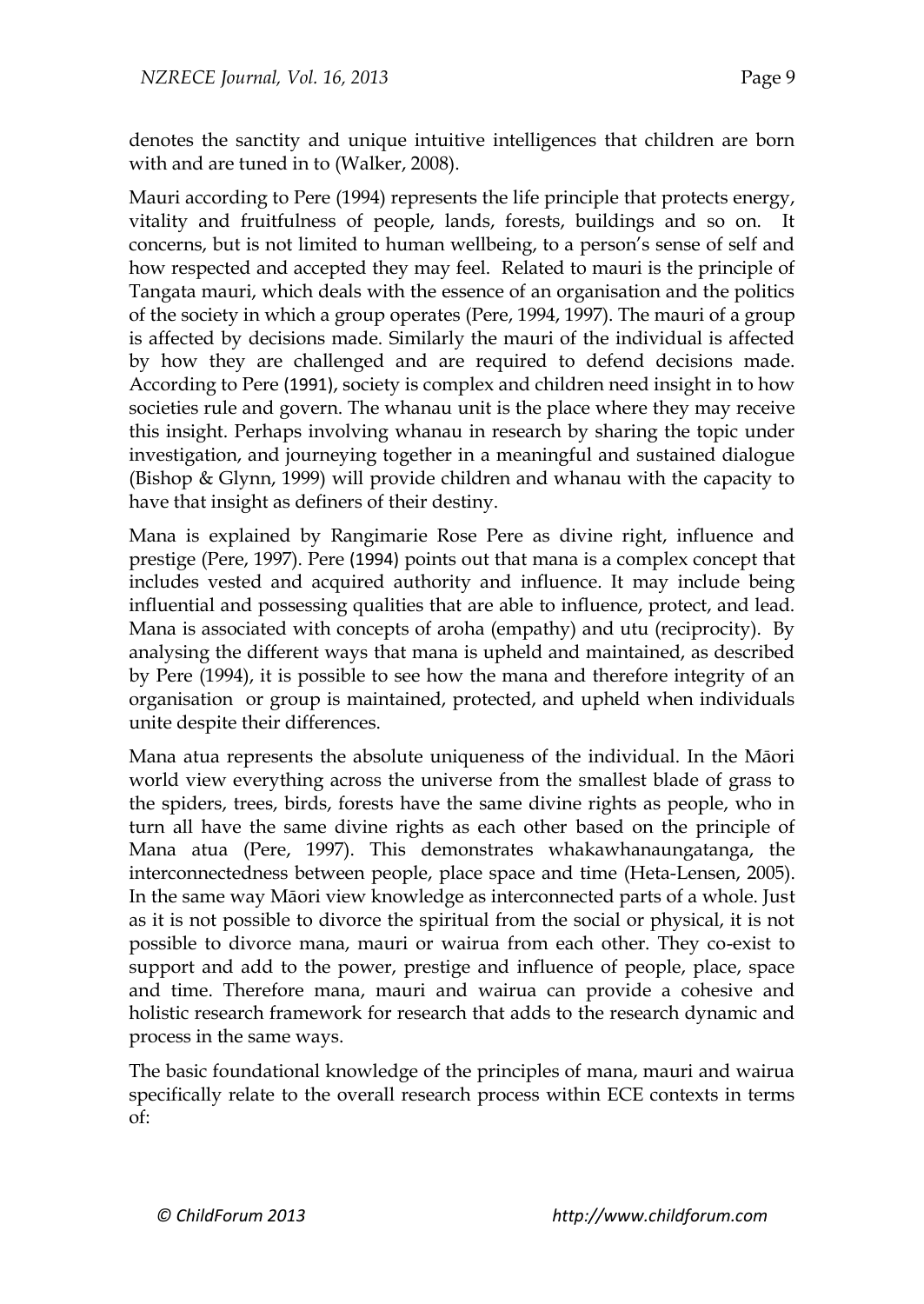- **Inclusion of the centre in the research process**: through sharing of research topic, negotiation in terms of data collection and how this process is managed and manageable within the centre environment. This is an example of the principle of mauri in action.
- **Acknowledgment of the child's voice within the research**: This is where the student teacher as researcher needs to consider how the child is considered within their research. How notions of 'the child' actually involve the many, and how each child comes with their own uniqueness. It is also important for student teachers as researchers to understand the process of 'othering' within research, and how location of the child voice is not synonymous with the act of data collection. This relates to the principles of mana, mauri and wairua.
- **Location of the student teacher as researcher within the child's journey:** This is where the student teacher as researcher needs to consider how the aim of the research, to improve an area of teaching practice, is also about the part that the student teacher as researcher plays in the child's journey, and how what the researcher wishes to achieve relate to and fit within this journey. This is an example of the teacher's mana meeting the mana of the child; it is a point of interconnectedness.
- **We do not arrive at our current point of being in isolation:** In terms of the child at the heart of ECE teaching this is about acknowledging that the child exists as part of a wider universe, past, present, and future (Ministry of Education, 2009). This is also about acknowledging and challenging those assumptions that we bring with us to our current way of being, doing and knowing. As student teachers as researchers this includes acknowledging the assumptions that underlie current teaching practices and also the assumptions underlying desired points of change. This relates to the principle of wairua.

Whilst these are examples of the principles of mana, mauri and wairua in action within the research process, they are by no means definitive nor prescriptive.

#### *Action research, Te Whatu Pōkeka and Te Whāriki*

A way of incorporating kaupapa Māori knowledge into the student teacher selfstudy action research projects could draw on the principles and values of *Te Whatu Pōkeka* (Ministry of Education, 2009) and *Te Whāriki* (Ministry of Education, 1996). This paper proposes asking key questions at each phase of the research process. This action research process follows that outlined by Cardno (2003). At the reconnaissance phase this could involve asking: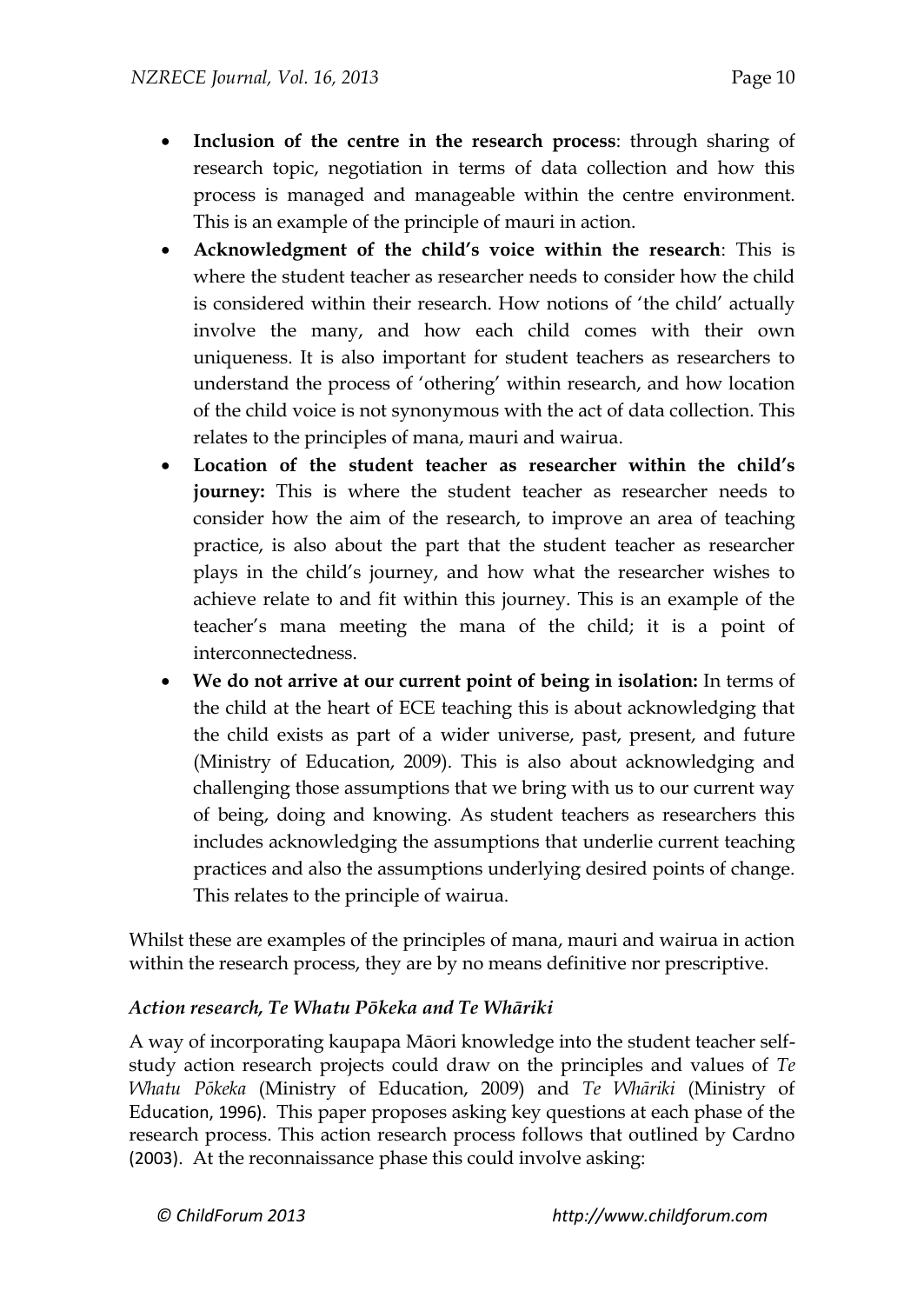- How does my current practice in this particular area of teaching support and uphold the mana, mauri and the wairua of the centre?
- How does my current practice in this particular area of teaching support my own personal mana, mauri and the wairua?

At the intervention phase this could involve asking:

- How do my proposed actions support the mana, mauri and the wairua of the child?
- How do my proposed plan of action support and uphold the mana, mauri and the wairua of the centre?
- How does my proposed plan of action support my own personal mana, mauri and the wairua?

At the evaluation phase this could involve asking:

- How has my teaching practice changed to support and uphold the mana, mauri and the wairua of the child?
- How has my teaching practice changed to support and uphold the mana, mauri and the wairua of the centre?
- How has my teaching practice changed to support my own personal mana, mauri and the wairua?

Through spreading the gaze of the researcher across the selected guiding kaupapa Māori research principles at every level of the action research process, the student teacher as researcher is encouraged to meaningfully engage with kaupapa Māori knowledge. Meaningful engagement is enhanced through the active process of questioning the practice against the identified kaupapa Māori principles, replacing the more frequent practice of treating engagement with kaupapa Māori knowledge as a predominantly theoretical exercise. Knowledge becomes associated more deeply with ways of being, doing and knowing as the student teacher as researcher actively engages in the research process. To be able to do this though a foundational understanding of the guiding principles of mana, mauri and wairua need to be developed.

# **Concluding comments**

We are aware that within this article we have not addressed all the possible issues of other tikanga implicit within kaupapa Māori research. Such issues include research collaboration, spiritual guidance associated with research, and issues associated with iwitanga, that is tribal identity and knowledge. Within this paper we have also not necessarily explicitly explored the liberatory goals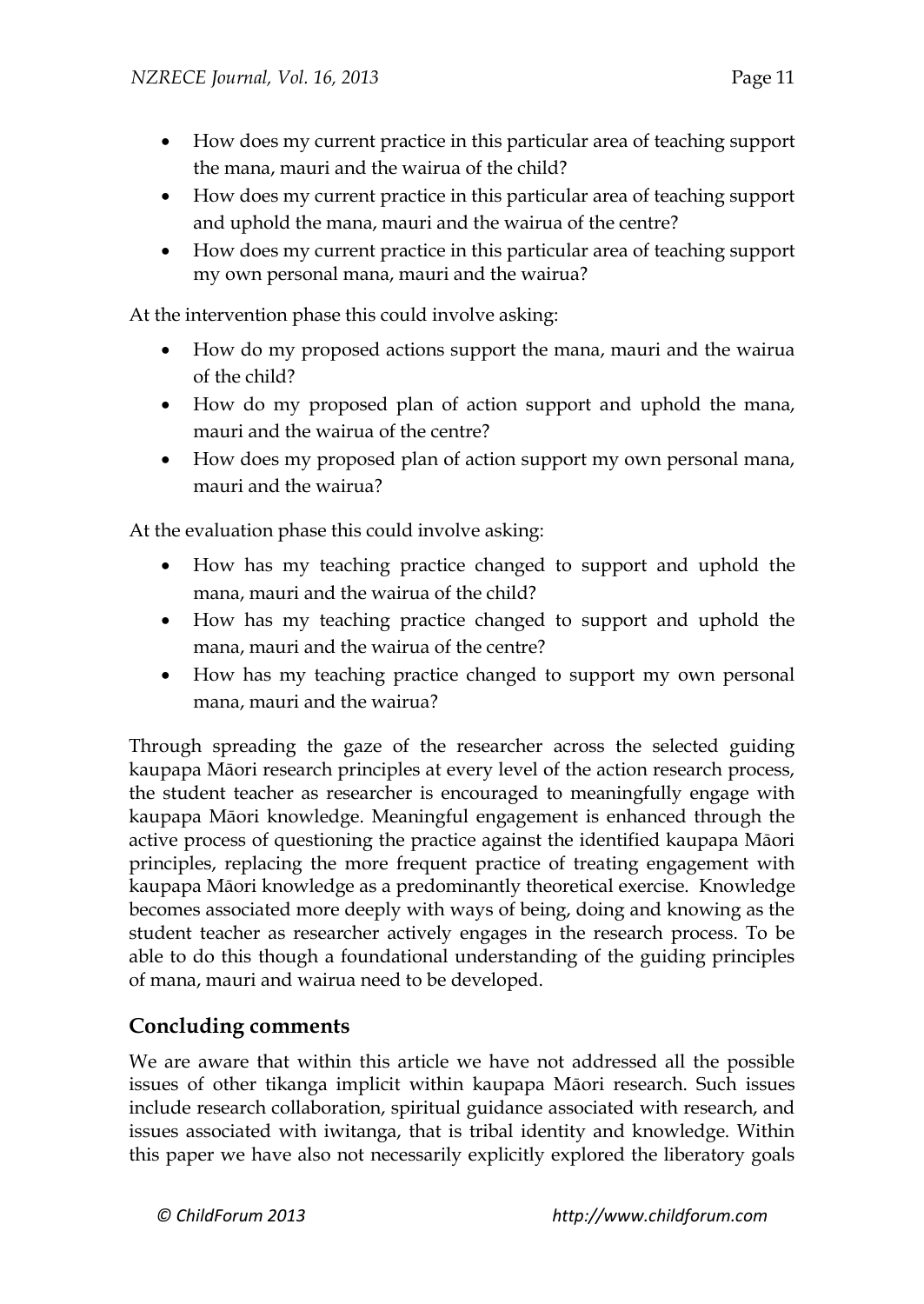of kaupapa Māori research. Nevertheless steps have been made to facilitate the development of a research paradigm within ECE which is cognisant of kaupapa Māori research principles and values.

Inclusion of the principles of wairua, mana and mauri in an action research model enables engagement in whakawhanaungatanga, which is concerned with the relationships between and across all people, place, space and time. Therefore the suggested model gives voice to the multiple perspectives inherent within education. Perspectives which are associated with diverse backgrounds, assumptions, and whakapapa are articulated as student teachers-as-researchers engage in critical analysis of their own practice. This critical analysis has the potential to expose how policies, practices, and theory impact on the research, the researcher and the researched; a requirement within Kaupapa Māori research (L. Smith, 1999). This exposure illuminates how to improve conditions and outcomes, which is the goal of all educational research.

### **References**

- Bishop, R., & Glynn, T. (1999). *Culture counts: Changing power relationships in education*. Palmerston North, NZ: Dunmore Press.
- Cardno, C. (2003). *Action research: A developmental approach*. Wellington, NZ: NZCER.
- Cochran-Smith, M., Barnatt, J., Friedman, A., & Pine, G. (2009). Inquiry on Inquiry: Practitioner Research and Student Learning. *Action in Teacher Education*, *31*(2), 17–32.
- Durie, M. (1985). A Māori perspective of health. *Journal of Social Sciences and Medicine*, *20*(5), 483–486.
- Edwards, A. (2010). Qualitative designs and analysis. In G. MacNaughton, S. Rolfe, & I. Siraj-Blatchford (Eds.), *Doing early childhood research: International perspectives on theory and practice* (2nd ed., pp. 155–175). Crows Nest, NSW: Allen & Unwin.
- Eikeland, O. (2006). Condescending ethics and action research: Extended review article. *Action Research*, *4*(1), 37–47.
- Heta-Lensen, Y. (2005). *Ko te whanau te kupenga o te matauranga: Kaupapa whanau approaches in mainstream educational management*. Unpublished thesis in partial completion of the Masters in Educational Leadership: Te Whare Waananga o Wairaka, Unitec Institute of Technology, Auckland.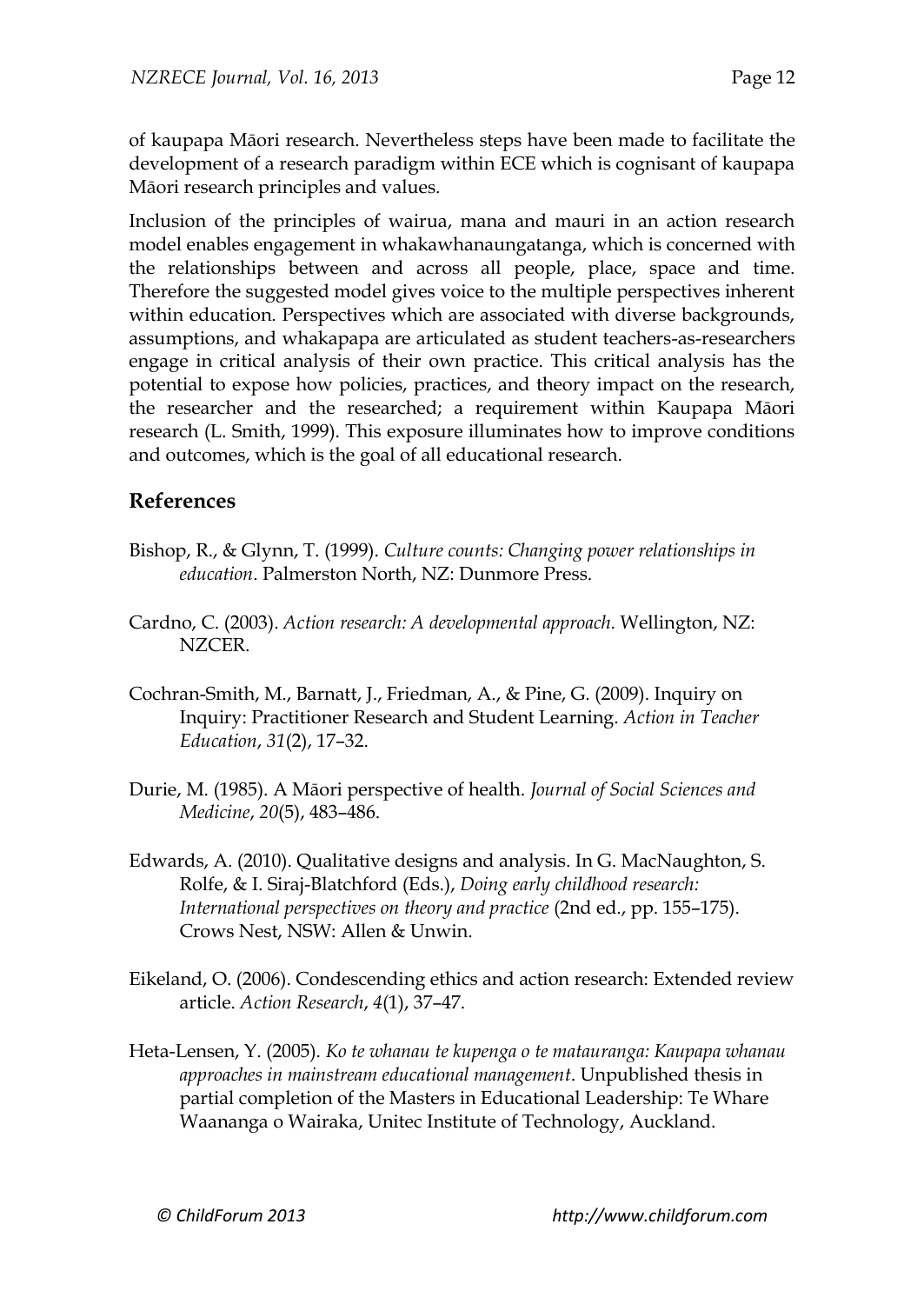- Marie, D., & Haig, B. (2006). Kaupapa Maori research methodology: A critique and an alternative. *New Zealand Science Review*, *63*(1), 17–21.
- McLachlan, C. (2011). An analysis of New Zealand's changing history, policies and approaches to early childhood education. *Australian Journal of Early Childhood*, *36*(3), 36–44.
- Mead, H. (2003). *Tīkanga Māori: Living by Māori values*. Wellington, Aotearoa: Huia Publishers.
- Ministry of Education. (1996). *Te Whāriki: He Whāriki Mātauranga mō ngā Mokopuna o Aotearoa*. Wellington, New Zealand: Learning Media.
- Ministry of Education. (2009). *Te whatu pokeka: Kaupapa Māori assessment for learning. Early childhood exemplars*. Wellington, NZ: Learning Media.
- Pere, R. (1991). *Te Wheke: A celebration of infinite wisdom*. Gisborne, New Zealand: Aoako Global Learning New Zealand Ltd.
- Pere, R. (1994). *Ako: Concepts and learning in the Maori tradition*. Wellington, New Zealand: Te Kohanga Reo National Trust.
- Pere, R. (1997). *Te Wheke: A celebration of infinite wisdom* (2nd ed.). Gisborne, New Zealand: Aoako Global Learning New Zealand Ltd.
- Pere, R. (2009). Exploring notions of Maori concepts and ideologies within the context of Te Whaariki and early childhood primary education. In *Exploring notions of Maori education symposium*. Presented at the Exploring notions of Maori education symposium, Taumarunui, NZ.
- Pihama, L. (2001). Kaupapa Māori: He whakamārama. Retrieved from http://www.kaupapamaori.com/theory/6/
- Rameka, L., & Walker, R. (2012). Ma te huruhuru ka rere: Birds require feathers to fly. *The First Years: Nga Tau Tuatahi. NZ Journal of Infant and Toddler Education*, *14*(2), 18–25.
- Ritchie, J., & Rau, C. (2008). *Whakawhanaungatanga— partnerships in bicultural development in early childhood care and education* (Teaching and Learning Research Initiative). Wellington, New Zealand. Retrieved from http://www.tlri.org.nz/sites/default/files/projects/9207\_summaryrepo rt.pdf